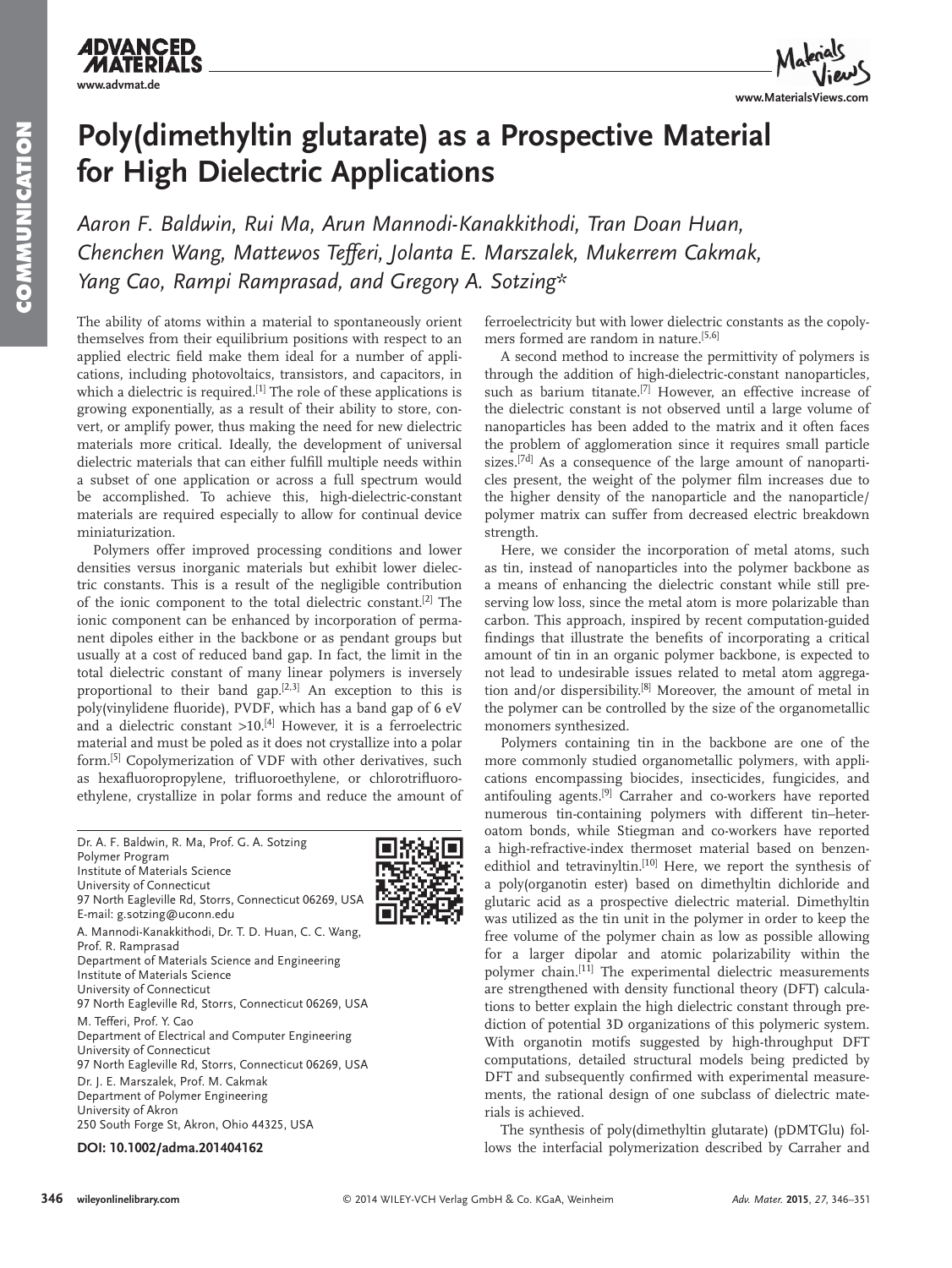

**www.MaterialsViews.com**



**Scheme 1.** Synthetic route to poly(dimethyltin glutarate).

co-workers with some modification (Scheme 1). The concentration of the tin monomer was increased in the organic phase and the organic phase was changed to a more polar solvent, tetrahydrofuran (THF) versus hexane, to increase the molecular weight of the polymer. The polymer exhibited solubility in both m-cresol and acetic acid. When dissolved in acetic acid, there was no evidence of methane evolution indicating that the polymer was stable in the acidic solution. A  ${}^{1}H$  NMR sample was prepared under inert atmosphere with acetic acid-d4 as solvent (see the Supporting Information). The spectra contained a triplet at  $\delta$  = 2.46 ppm (4H, CH<sub>2</sub>), a quintet at  $\delta$  = 1.94 ppm (2H, CH<sub>2</sub>), and a singlet at  $\delta = 0.99$  ppm (6H, Sn-CH<sub>3</sub>). Also present in the <sup>1</sup>H NMR spectrum were triplets at  $\delta$  = 2.58 ppm, a triplet at  $\delta$  = 2.33 ppm indicative of a butanoic acid chain end. From the integrations of the polymer and chain end peaks, the  $M_n$  was calculated to be 69 000 g mol<sup>-1</sup>. The thermal properties of the polymer were measured by thermogravimetric analysis (TGA) and differential scanning calorimetry (DSC). The polymer exhibited thermal stability up to 235 °C with a thermal transition at 119 °C indicative of a melting/crystallization not related to a full phase transition of the polymer (see the Supporting Information). The thermal stability of pDMTGlu is well above that of most organic polymers used as dielectric materials in capacitors but below some high  $k$  polyimides previously reported.<sup>[12]</sup> For example, good thermal stability is of significance for the reduction in the size of the cooling unit of the capacitor bank and an increase in the repetition rate of the capacitor.

 The detailed atomic-level structures of pDMTGlu were determined using the DFT as implemented in the Vienna ab initio simulation package.  $[13, 14]$  The exchange–correlation interactions were treated within the semilocal Perdew, Burke, and Ernzerhof

(PBE) approximation.<sup>[15]</sup> Starting from several random initial configurations of  $-COO-Sn(CH_3)_{2}$  -OOC  $-(CH_2)_{3}$  , the repeating unit of the synthesized pDMTGlu, the possible low-energy structures were explored by the minima-hopping method.<sup>[16]</sup> The dielectric constants of the predicted structures were then calculated within the density functional perturbation theory.<sup>[17]</sup> Because conventional DFT calculations with PBE significantly underestimate the band gap, the HSE06 hybrid functional was used to better determine this quantity.<sup>[18]</sup> The intermolecular van der Waals interactions, which play an essential role in stabilizing polymers, were estimated by DFT-D2, the method proposed by Grimme.<sup>[19]</sup>

 Four structural models of pDMTGlu, labeled as S1, S2, S3, and S4, were theoretically predicted to be lowest in energy and are illustrated in **Figure 1** . In all these structures, the Sn atoms are octahedral coordinated with nearest neighbors being two carbon atoms (part of two methyl groups) and four oxygen atoms (each pair part of the two adjacent COO carboxylate groups). Such complexes are linked together by three methylene  $(CH_2)$  groups. In S3 and S4, the two most stable structures, four Sn-O bonds link the central Sn atom with four O atoms from two carboxylate groups in the same repeating unit, thus realizing the hypothesized intrachain motif. The interchain motif is clearly shown in S1, of which two Sn-O bonds are used to link the chains together. Interestingly, the simulations predict that hybridization between the interchain and the intrachain motifs is also possible. In S2, for instance, these motifs are simultaneously observed. The intrachain motif is realized when the first carboxylate group is connected to the Sn atom by two Sn-O bonds. Of the two other Sn-O bonds, one links the central Sn atom with the second carboxylate group while the other interlinks chains, clearly leading to the interchain motif. Since these four structures are very close in energy, (see Figure 1), they may all coexist in the synthesized sample leading to properties that are averages of the four structures.

 The theoretically predicted structural models are strongly supported by a very recent experiment. In particular, the intrachain



Figure 1. Geometries and energies of S1, S2, S3, and S4, the structures predicted for the Sn-based polymer with repeating unit -COO-Sn(CH<sub>3</sub>)<sub>2</sub>-OOC-(CH<sub>2</sub>)<sub>3</sub>-. Tin, carbon, oxygen, and hydrogen atoms are represented by dark blue-gray, burgundy, red, and pink spheres, respectively. The energy of these structures is given with respect to that of S4, the most stable predicted structure.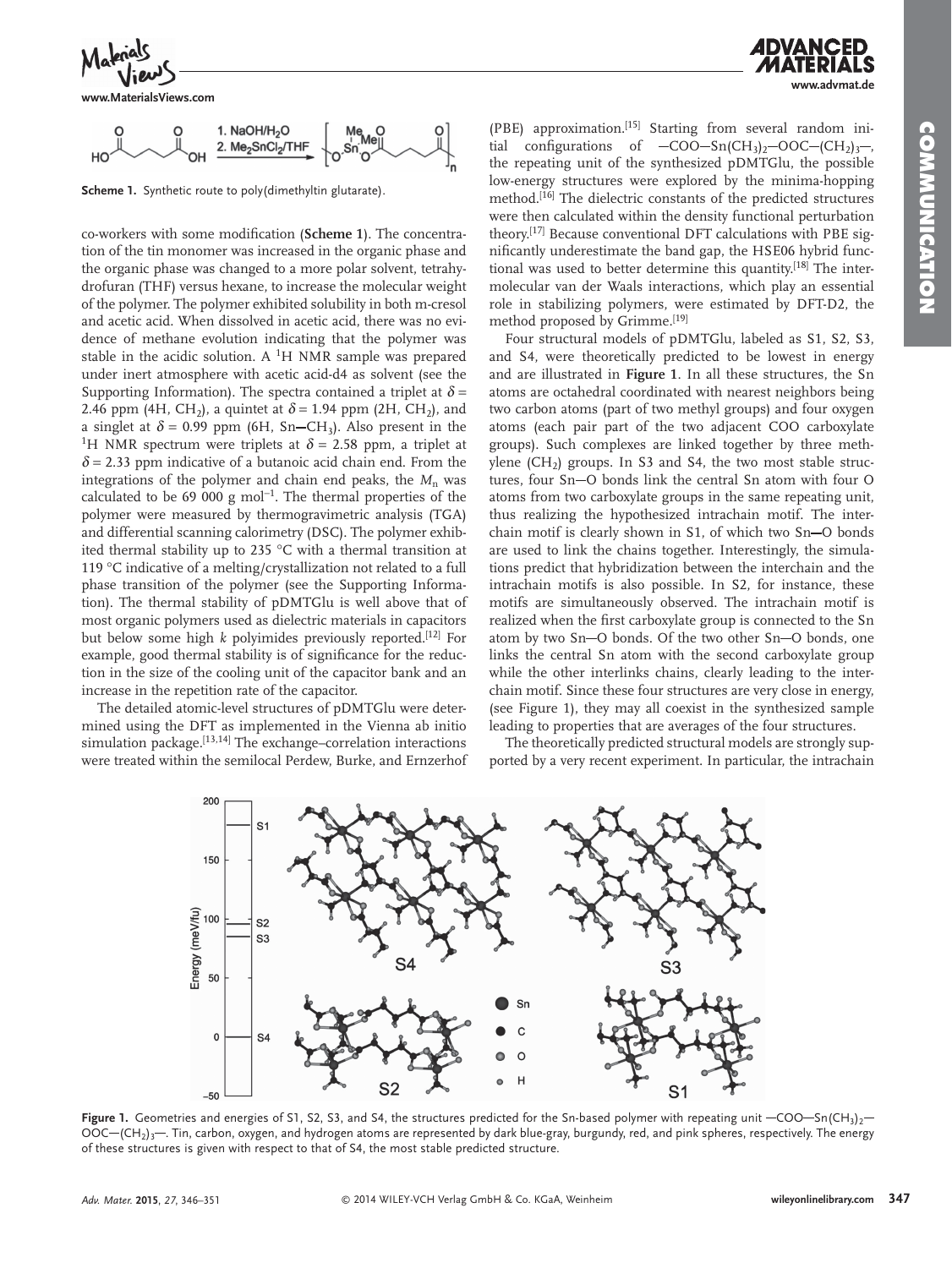**SOMMUNICATION COMMUNICATION**

**www.advmat.de**

Table 1. Sn-O and Sn-C bond lengths (in Å) of S3 and S4 given in a comparison with those of Complex 4 and Complex 5 reported in ref. [20].

| Bond      | S <sub>3</sub> | Complex 5 | S <sub>4</sub> | Complex 4 |
|-----------|----------------|-----------|----------------|-----------|
| $Sn = O1$ | 2.174          | 2.113     | 2.114          | 2.140     |
| $Sn = 02$ | 2.517          | 2.511     | 2.432          | 2.552     |
| $Sn - O3$ | 2.171          | 2.113     | 3.098          | >3        |
| $Sn-O4$   | 2.553          | 2.511     | 2.105          | 2.136     |
| $Sn-Cl$   | 2.127          | 2.109     | 2.125          | 2.119     |
| $Sn-C2$   | 2.126          | 2.109     | 2.132          | 2.130     |

motifs shown by S3 and S4 were observed in organotin carboxylates, the related crystals of which are also based on the  $COO-Sn-OOC-$  unit.<sup>[20]</sup> The Sn-O and Sn-C bond lengths of S3 and S4, as shown in **Table 1** , agree well with the corresponding bond lengths of Complex 5 and Complex 4, two experimentally determined structures of the organotin carboxylates (see the Supporting Information for positional details of the structures).<sup>[20]</sup>

The formation of the Sn-O bond was confirmed by the shift of the carbonyl group of glutaric acid to a lower energy as seen in the IR (**Figure** 2). Carraher reports two absorption ranges for the carbonyl group in poly(tin carboxylates), 1635–1660 and 1550–1580 cm<sup>-1</sup> with pDMTGlu carbonyl absorptions at 1673 and 1563 cm<sup>-1</sup>.<sup>[21]</sup> Also indicative of the tin-oxygen bond formation is the combination of skeletal C-CO-O with Sn-O stretching at 645  $cm^{-1}$ .[21] It is well documented that tin monoand dicarboxylates form coordination complexes.<sup>[22]</sup> Peruzzo et al. hypothesized that both intra- and interchain complexes described above are present, with the bridging and nonbridging symmetric carbonyl bands exhibiting different absorptions, 1410–1430 and 1350–1370 cm<sup>-1</sup>, respectively.<sup>[23]</sup> The IR of pDMTGlu shows the formation of both complexes with absorptions at 1406 and 1378  $cm^{-1}$  (see the Supporting Information for fully labeled IR spectrum). The IR spectrum of the stabilized polymers was also calculated and the characteristic vibrational modes of the tin ester were identified. It is observed that the peaks in the IR intensity versus frequency plot obtained computationally match with the experimental IR peaks seen in



Figure 2. The C=O and C-CO-O stretching modes for S4, shown on the IR plots obtained from DFT results (left) as well as from experimental results (right).

a)  $\varepsilon_{\rm ionic} = \varepsilon - \varepsilon_{\rm elec}$ ; b) Determined from RI; <sup>c)</sup> Averaged value, over a frequency range of 1-10 000 Hz, for five samples of pDMTGlu.



the transmittance versus frequency plot. Furthermore, the following observed stretching mode frequency matched with the frequency reported in Carraher's work: the C-CO-O stretching at 1294 cm<sup>-1</sup> (1250–1290 cm<sup>-1</sup>). Figure 2 further illustrates the comparison of the experimental and computational IR spectra.

The dielectric constants  $\varepsilon$ , which are composed of an electronic component  $\varepsilon_{\text{elec}}$  and an ionic component  $\varepsilon_{\text{ionic}}$ , and the energy band gap  $E_{\rm g}$  of the predicted structures were then determined. First, the refractive index of pDMTGlu was measured through elipsometry on a film of the polymer, which had been spin-coated onto a silica wafer. The data were collected using reflection and fitted to a Cauchy model. From this fit, the refractive index of pDMTGlu was measured to be 1.59 at 632 nm. The relation of refractive index and  $\varepsilon_{\text{elec}}$  is by

$$
n = \sqrt{\mathcal{E}_{\text{elec}}}
$$
 (1)

The average  $\varepsilon_{\text{elec}}$  of the predicted structures is 2.716, which equates to a refractive index of 1.65. The reason for the slight difference in the measured and calculated refractive index could stem from some surface roughness of the polymer film, making the fit of the Cauchy model more difficult.

 To compare the theoretical calculations to the experimental dielectric properties of pDMTGlu, a film of the polymer was solution casted from m-cresol onto a stainless steel shim stock. The film was air dried until tacky and further dried in vacuo for 24 h at 150 °C to drive off as much residual m-cresol as possible. The total thickness of film and shim stock is determined using a point-to-point measurement, in which the film thickness is determined by subtracting the thickness of the shim stock from the total. In order to test the dielectric properties, a silicone electrode is then placed on top of the dried film and compressed to ensure that air is absent between electrode and film. Table 2 shows a comparison of the theoretical results with the corresponding measured values. The dielectric constant  $\varepsilon$ of these stable 1D and 2D motifs are ranged from 3.9 to 5.5, with an averaged value,  $\varepsilon_{\text{avg}}$ , of 4.65. In contrast the  $\varepsilon_{\text{avg}}$  value, for five samples of pDMTGlu, over a frequency range of 1–10 000 Hz is  $6.08 \pm 1.90$ , with specific values of each sample shown in **Figure 3** . The large standard deviation is most likely due to the nature of the film. Due to inability of precisely controlling the crystallization of this newly developed polymer, variations on morphology derived from different crystal sizes and

**Table 2.** Dielectric constants  $\varepsilon$ ,  $\varepsilon$ <sub>elec</sub>,  $\varepsilon$ <sub>ionic</sub>, and energy band gaps  $(E_{g})$ calculated for the structural models S1, S2, S3, and S4 and measured values of poly(dimethyltin glutarate) (pDMTG) and biaxially oriented polypropylene (BOPP).

| Structure      | $\varepsilon_{\text{elec}}$ | $\mathcal{E}_{\text{ionic}}^{a)}$ | $\mathcal{E}_{\text{total}}$    | $E_g$ [eV] |
|----------------|-----------------------------|-----------------------------------|---------------------------------|------------|
| S <sub>1</sub> | 2.832                       | 2.608                             | 5.439                           | 5.731      |
| S <sub>2</sub> | 2.721                       | 1.729                             | 4.540                           | 6.113      |
| S <sub>3</sub> | 2.664                       | 2.179                             | 4.842                           | 6.361      |
| S <sub>4</sub> | 2.647                       | 1.205                             | 3.852                           | 6.358      |
| pDMTGlu        | $2.528^{b}$                 | 3.692                             | $6.075 \pm 1.900$ <sup>c)</sup> | 4.697      |
| <b>BOPP</b>    | 2.220                       | 0.260                             | 2.480                           | 7.000      |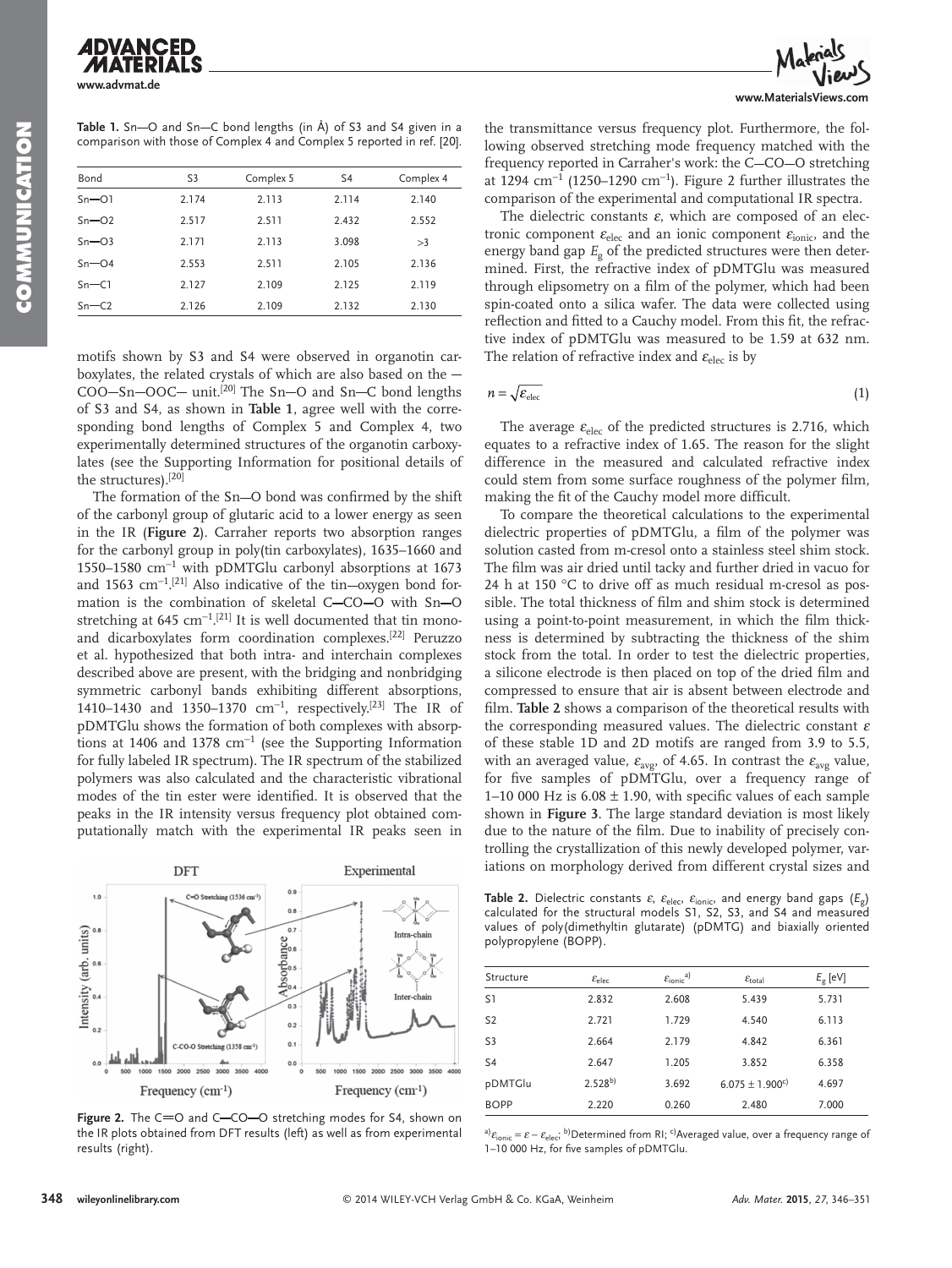**www.advmat.de**



**www.MaterialsViews.com**



Figure 3. Dielectric constant for five samples of pDMTGlu.

amounts play important role on the dielectric properties. Large crystal size also brings problem on film processing, which was addressed here by polymer blending. The differences between experimental and theoretical values are a result of these inconsistencies as well as the calculations being run on highly crystalline systems at 0 K.

A film of pDMTGlu was solution cast from m-cresol onto a quartz slide and the UV absorbance measured to determine the energy band gap of the polymer. The energy band gap is calculated from Planck's relation

$$
E_{\rm g} = hc/\lambda_{\rm onset} \tag{2}
$$

 From the UV data (see the Supporting Information), the onset occurs at 264 nm and the band gap is calculated to be 4.697 eV. The experimental band gap is approximately 24% lower than the averaged computed values of the four stable motifs. The reasoning for this difference in the values is that the calculations assume a fully crystalline material.

To confirm our hypothesis that the four stable predicted motifs are present in the sample in unequal amounts the predicted X-ray diffraction (XRD) pattern of the motifs and experimentally collected XRD of the polymer after precipitation from the reaction as well as after solubilizing and

recovery from m-cresol was compared ( **Figure 4** ). The initial polymer powder shows a conglomeration of all possible stable structures with rearrangement to one predominant crystal structure after dissolution in m-cresol which is signified by the disappearance of peaks in the XRD at  $2\theta$  values of 11.50 and 15.52. Comparison of the calculated and experimental XRD shows that the rearrangement of the crystal structure has the propensity to stabilize itself in the S4 configuration, since the S4 structure as well the polymer exhibit a peak at approximately a  $2\theta$  value of 15. This is also justified by the fact that the S4 crystal structure was calculated to be the lowest energy form.

 As mentioned previously, the drawback of pDMTGlu is that it forms large crystals upon drying resulting in a very brittle film, which leads to a very low breakdown strength. To alleviate this, a second homopolymer (pDMTDMG), employing 3,3-dimethylglutaric acid (DMG) as a means of disrupting chain packing, was synthesized in the same manner as pDMTGlu (see the Supporting Information for synthetic details and characterization). A 20/80 (wt/wt) blend of both homopolymers, pDMTGlu and pDMTDMG, was mixed and dissolved in m-cresol at 5 wt% and drop-casted onto shim stocks and annealed at elevated temperature to drive off m-cresol. After the film dried to a point in which it was tacky, it was further dried in vacuo at 150 °C for 24 h. The dried film was clear with very small crystals not visible to the naked eye and better adhesion to the substrate. The surface roughness of the film was determined using mechanical profilometry and was measured between 12 and 28 nm, which is based on the 15-µm-thick sample, equate to a surface roughness of less than 1%. A silicone electrode was placed on top of film, still adhered to the shim stock, in order to test the dielectric properties. **Figure 5** illustrates the frequency domain dielectric properties, in which the film has an average dielectric constant of 4.84 with dissipation less than 5% over the frequency range of 20-10<sup>6</sup> Hz.

 As a result of the small crystal size and better adhesion of the polymer blend versus just pDMTGlu, charge–discharge behavior of the blend was determined through D–E hysteresis loops (Figure 5), in which  $0.07 \text{ cm}^2$  Au/Pd (80/20 wt%) electrodes are sputtered on top of the film. The blend was



Figure 4. Predicted X-ray diffraction pattern (XRD) of the four stable motifs (left) and experimental XRD pattern of precipitated polymer and after solubilizing and recovering from m-cresol (right).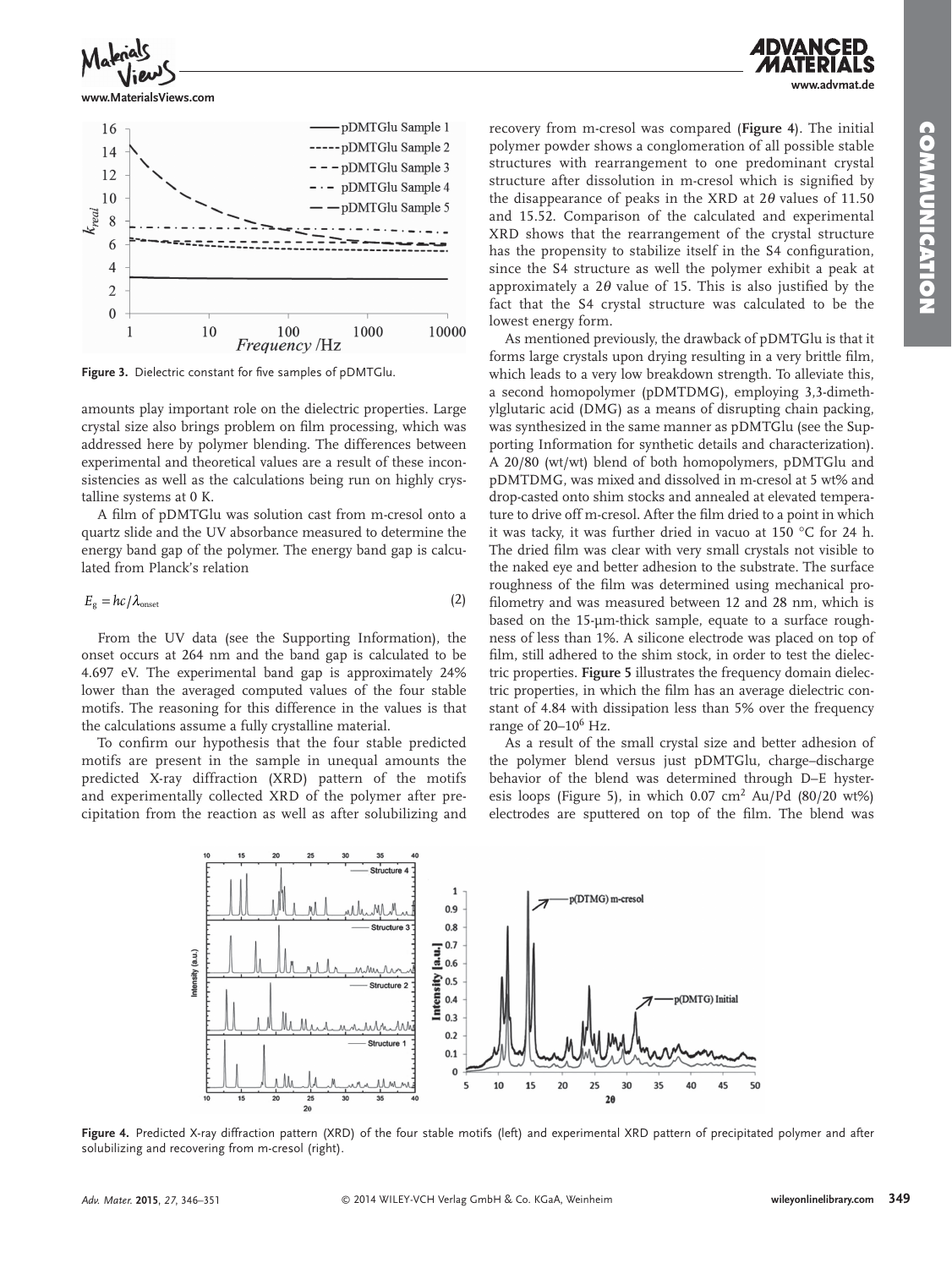**www.advmat.de**

**ADVANCED** 





**Figure 5.** Frequency domain dielectric properties (inset) and polarization versus electric field loops for the 20/80 (wt/wt) blend of pDMTGlu/ pDMTDMG, suggesting linear polarizations for electric fields up to 400 kV cm<sup>-1</sup>. Dielectric permittivity derived from the DE loops is in agreement with frequency domain data over the range of 10–10<sup>6</sup> Hz.

able to achieve stability of 380  $\pm$  38 kV mm<sup>-1</sup> with the highest breakdown occurring at ca. 400 kV mm<sup>-1</sup>. By integrating the D–E curve, the total input energy density at the maximum field is ca. 4 J cc $^{-1}$  with a corresponding energy loss of ca. 0.6 J cc $^{-1}$ (see the Supporting Information for plots) Therefore, the efficiency, at the highest field, of the blend is approximately 84%, in which the loss at high field can be attributed to conduction loss and not ferroelectricity. The calculated permittivity of the blend is found to be ca. 4, which is lower than what was calculated for the frequency domain measurements. This is a result of surface roughness of the film as the frequency domain measurements are taken over an area of  $0.78 \text{ cm}^2$  versus the ball-bearing measurement on top of a sputtered electrode with an area of  $0.07 \text{ cm}^2$ . This indicates that morphology and uniformity of the film need to be improved which may lead to higher breakdown strengths and improved dielectric properties. Further studies will involve processing conditions, i.e., annealing temperature, casting technique, and so on to give uniformly smooth films.

 In summary, these observations imply that the predicted octahedral structures are the realistic models to describe the experimentally synthesized Sn-ester-based polymer. These models exhibit not only a high-averaged dielectric constant  $(\varepsilon_{\text{avg}} = 4.7)$  but also a wide calculated band gap ( $E_g = 6.0 \text{ eV}$ ). More importantly, there is a strong correlation between the predicted models and experimental data, with pDMTGlu exhibiting a dielectric constant of 6.22 with a band gap of 4.7 eV as well as some elucidation of the structural pattern of the polymer. In addition, it appears that the dielectric constant can be tuned depending upon what solution the film is cast from. The crystal size can be reduced through blending of a second homopolymer, which can disrupt chain packing without severely reducing the dielectric constant. These blends can then achieve breakdown strength up to 400 kV mm<sup>-1</sup>, storing 4 J cc<sup>-1</sup> of energy. Improvement in processing technique will be explored to give uniformly smooth films. As a result of these properties, Sn-ester-based polymers could be promising candidates for dielectric applications.

## **Experimental Section**

 Tetrahydrofuran (J.T. Baker, HPLC grade), glutaric acid (Acros Organics), and dimethyltin dichloride (TCI) were used as received. Into a roundbottom flask equipped with a magnetic stir bar 35.3167 g (267.3 mmol) of glutaric acid, 24.5259 g (613.1 mmol) of NaOH, and 350 mL of H<sub>2</sub>O is added. To an Erlenmeyer flask 57.6832 g (262.6 mmol) of dimethyltin dichloride and 390 mL of THF is added. The dimethyltin dichloride solution is then added to the rapidly stirred diacid solution. After stirring for a minute, the reaction solution is quenched with aqueous  $NH_4Cl$ , the solid is then filtered, washed with 100 mL portions of THF and  $H_2O$ , and dried in vacuo to yield poly(dimethyltin glutarate) (51.5713 g, 70%) (see the Supporting Information for complete tabulation of characterization data).

 Fourier transform infrared (FTIR) spectra were collected using a Nicolet Magna 560 FTIR spectrometer (resolution 0.35 cm<sup>-1</sup>) and are reported in wavenumbers (cm<sup>-1</sup>). The spectrum was obtained from a KBr pellet containing the title compound. Solution  ${}^{1}H$  NMR (500 MHz) was performed using a Bruker DMX500 high-resolution digital NMR spectrometer. Thermogravimetric analysis (TGA) was performed using a TA instruments TGA Q500 with a heating rate of 10 °C min<sup>-1</sup> under  $N_2$  atmosphere. Differential Scanning Calorimetry (DSC) was performed on a TA instruments DSC Q series with a first heating cycle rate of 40 °C min<sup>-1</sup>, a cooling cycle of 40 °C min<sup>-1</sup> and a second heating cycle of 10 °C min<sup>-1</sup>. Dielectric data were collected using an IMASS time domain dielectric spectrometer (TDDS) with measurements done in an air circulating oven at constant temperature. X-ray diffraction (XRD) data were collected on powdered samples using a Bruker D2 Phaser with a Cu- $K\alpha$  ( $\lambda$  = 1.54184 Å) radiation source. The polarization measurement was conducted with a modified Sawyer-Tower circuit, employing a Trek Model 10/40 10 kV high-voltage amplifier and an OPA541 operational amplifier-based current integrator. From the DE loop, the polarization, dielectric breakdown strength, total energy storage density, loss, relative permittivity, and discharge efficiency are derived. Stainless steel shim stocks (diameter: 2″, thickness: 0.01″, and ASTM A666 stainless steel) were procured from McMaster Carr. Quartz slides  $(3'' \times 1'' \times 1$  mm) were procured from Ted Pella, Inc.

## **Supporting Information**

 Supporting Information is available from the Wiley Online Library or from the author.

## **Acknowledgements**

 This work was supported by a Multi-University Research Initiative (MURI) grant from the Office of Naval Research, under award number N00014–10–0944. The authors thank JoAnne Ronzello for performing all dielectric measurements, Maximilian Amsler and Stefan Goedecker for making available the minima hopping method code, and Zhe Qiang and Dr. Bryan Vogt for performing elipsometry.

> Received: September 9, 2014 Revised: October 15, 2014 Published online: November 25, 2014

<sup>[1]</sup> a) P. M. Hergenrother, *High Perform. Polym.* **2003**, 15, 3; b) V. K. Thakur, M. R. Kessler, in Advance Energy Materials, Vol. 1 (Eds: A. Tiwari, S. Valyukh), Scrivener Publishing, Beverly, MA, USA